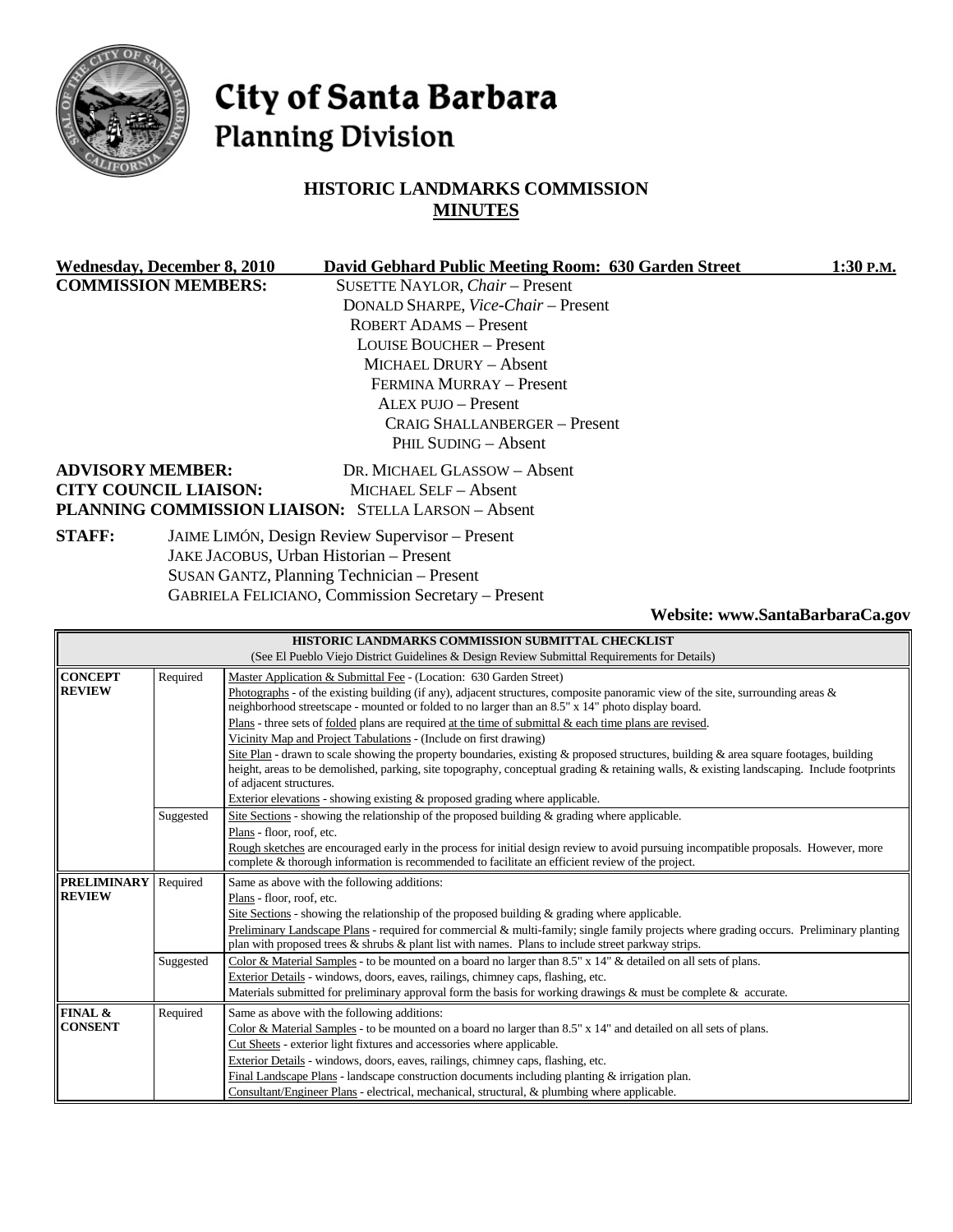- \*\* All approvals made by the Historic Landmarks Commission (HLC) are based on compliance with Municipal Code Chapter 22.22 and with adopted HLC guidelines. Some agenda items received a mailed notice and were subject to a public hearing.
- \*\* The approximate time the project would be reviewed was listed to the left of each item on the agenda; and now the actual time is shown. It was suggested that applicants arrive 15 minutes early. The agenda schedule was subject to change as cancellations occurred. Staff would have notified applicants of time changes.
- \*\* The applicant's presence was required. If an applicant was not present, the item would be postponed indefinitely. If an applicant cancelled or postponed an item without providing advance notice, the item would be postponed indefinitely and would not be placed on the following HLC agenda. In order to reschedule the item for review, the applicant must fill out and file a Supplemental Application Form at 630 Garden Street (Community Development Department) and submit appropriate plans.
- \*\* The Commission may grant an approval for any project scheduled on the agenda if sufficient information has been provided and no other discretionary review is required. Substitution of plans is not allowed, if revised plans differing from the submittal sets were brought to the meeting, motions for preliminary or final approval would be contingent upon staff review for code compliance.
- \*\* Concept review comments are valid for one year. A Preliminary approval is valid for one year from the date of the approval unless a time extension has been granted. A Final approval is valid for two years from the date of final action unless a time extension has been granted or a Building Permit has been issued.
- \*\* The Commission may refer items to the Consent Calendar for Preliminary and Final Historic Landmarks Commission approval.
- **\*\* Decisions of the HLC may be appealed to the City Council. For further information on appeals, contact the Planning Division Staff or the City Clerk's office. Appeals must be in writing and must be filed with the City Clerk at City Hall within ten (10) calendar days of the meeting at which the Commission took action or rendered its decision.**
- \*\* **AMERICANS WITH DISABILITIES ACT:** In compliance with the Americans with Disabilities Act, if you need special assistance to gain access to, comment at, or participate in these meetings, please contact the Planning Division at 805-564-5470. If possible, notification at least 48 hours prior to the meeting will enable the City to make reasonable arrangements in most cases.
- **\*\* AGENDAS, MINUTES and REPORTS:** Copies of all documents relating to agenda items are available for review at 630 Garden St. and agendas and minutes are posted online at www.SantaBarbaraCa.gov/hlc. **Materials related to an item on this agenda submitted to the HLC after distribution of the agenda packet are available for public inspection in the Community Development Department located at 630 Garden St., during normal business hours.** If you have any questions or wish to review the plans, please contact Susan Gantz, at (805) 564- 5470 between the hours of 8:30 a.m. to 4:00 p.m., Monday through Thursday, and every other Friday. Please check our website under *City Calendar* to verify closure dates.

#### **LICENSING ADVISORY:**

The Business and Professions Code of the State of California and the Municipal Code of the City of Santa Barbara restrict preparation of plans for certain project types to licensed professionals. Applicants are encouraged to consult with Building and Safety Staff or Planning Staff to verify requirements for their specific projects.

Unlicensed persons are limited to the preparation of plans for:

- $\triangleright$  Single or multiple family dwellings not to exceed four (4) units per lot, of wood frame construction, and not more than two stories and basement in height;
- ¾ Non-structural changes to storefronts; and,
- ¾ Landscaping for single-family dwellings, or projects consisting solely of landscaping of not more than 5,000 square feet.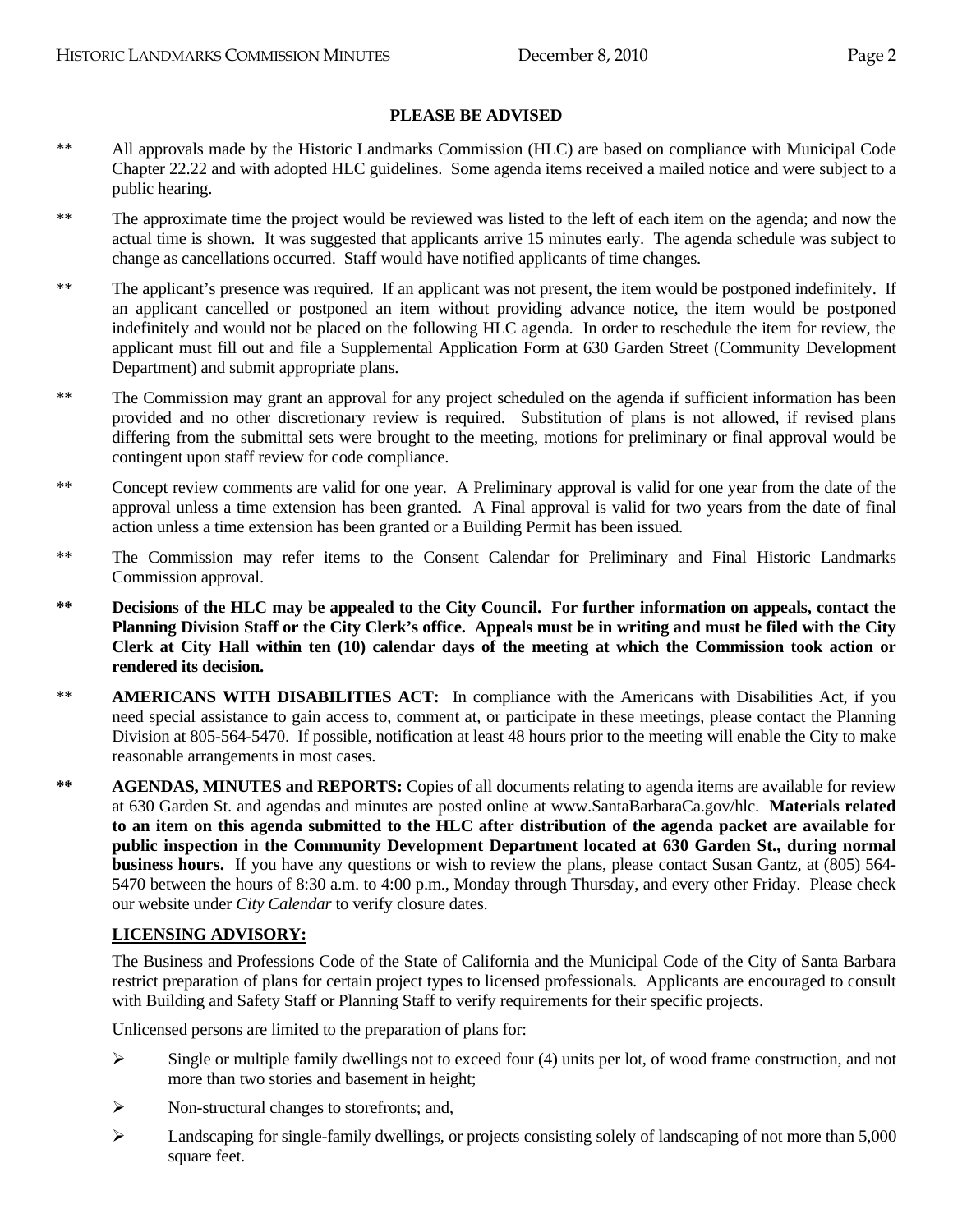# **NOTICE:**

- A. That on Friday, December 3, 2010, at 4:00 P.M., this Agenda was duly posted on the indoor and outdoor bulletin boards at the Community Development Department, 630 Garden Street, and online at www.SantaBarbaraCa.gov/hlc.
- B. This regular meeting of the Historic Landmarks Commission was broadcast live on TV Channel 18 and rebroadcast in its entirety on Friday at 1:00 P.M. A live broadcast could also be seen via personal computer by going to www.santabarbaraca.gov/Government/Video and then clicking City TV-18 *Live Broadcast*. An archived video copy of this meeting is viewable on computers with high speed internet access by going to www.santabarbaraca.gov/hlc and then clicking *Online Meetings*.

## **SUBCOMMITTEE MEETING:**

There was an El Encanto Hotel *Ad Hoc* Subcommittee meeting at 11:55 a.m. on Wednesday, December 8, 2010, in the David Gebhard Public Meeting Room, 630 Garden Street.

## **GENERAL BUSINESS:**

A. Public Comment:

No public comment.

B. Approval of the minutes of the Historic Landmarks Commission meeting of **November 10** and **November 23**, 2010.

| <b>Motion:</b> | Continue the approval of the minutes of the Historic Landmarks Commission<br>meeting of November 10, 2010, to allow incorporation of Commission comments for<br>the Paseo Nuevo items. |
|----------------|----------------------------------------------------------------------------------------------------------------------------------------------------------------------------------------|
| Action:        | Adams/Sharpe, 6/0/1. (Drury/Suding absent. Shallanberger abstained.) Motion carried.                                                                                                   |
| <b>Motion:</b> | Approval of the minutes of the Historic Landmarks Commission Consent meeting of<br>November 23, 2010, with corrections.                                                                |
| Action:        | Boucher/Murray, 7/0/0. (Drury/Suding absent.) Motion carried.                                                                                                                          |

C. Consent Calendar.

| <b>Motion:</b> | Ratify the Consent Calendar as reviewed by Donald Sharpe; with the exception of   |
|----------------|-----------------------------------------------------------------------------------|
|                | Items F, G and H, which were reviewed by Phil Suding.                             |
| $A$ otion:     | $Bouchar(\Lambda \cdot \text{dams} - 7/0/0)$ (Drugy/Suding absent) Motion carried |

- Action: Boucher/Adams, 7/0/0. (Drury/Suding absent.) Motion carried.
- D. Announcements, requests by applicants for continuances and withdrawals, future agenda items, and appeals.
	- 1. Ms. Gantz made the following announcements:
		- a) Commissioner Drury would be absent from the meeting and Commissioner Sharpe would be stepping down from Item 1 at 330 W. Canon Perdido Street.
		- b) New members to City Advisory Boards and Commissions were appointed at the December 7 City Council meeting and Donald Sharpe was welcomed back for another four year term, as well as a welcome to new members Judy Orias and Bill La Voie. The first meeting will be held on January 5, 2011.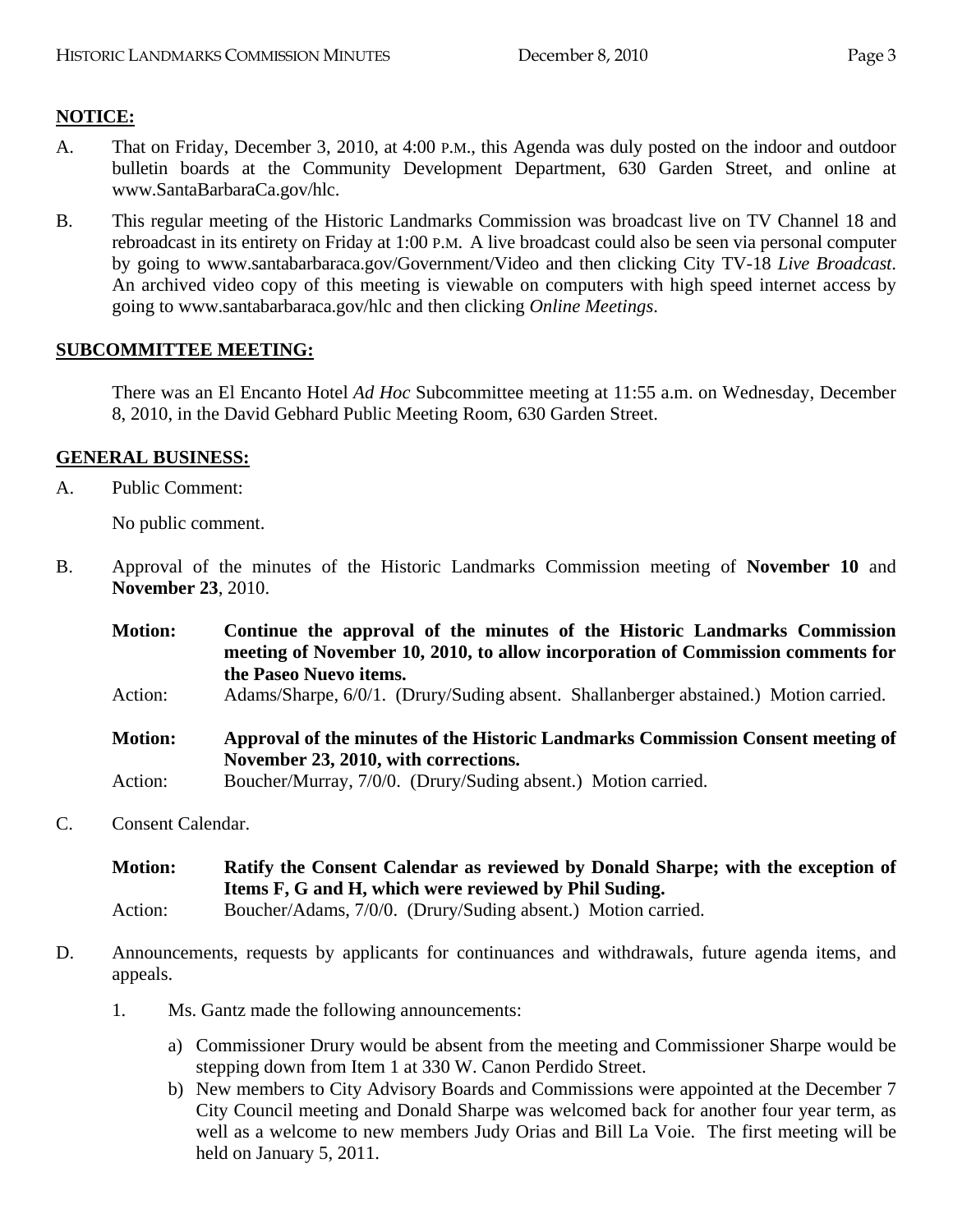- 2. Commissioner Shallanberger announced he would be leaving at 3:40 p.m.
- 3. Commissioner Murray announced she would be stepping down from Item 3.
- 4. Chair Naylor expressed appreciation for Robert Adams and Alex Pujo's volunteer work on the Commission. Staff narrated the history of Mr. Pujo's extensive volunteer work in the last 20 years as well as Mr. Adams' participation in many subcommittees with the City.
- E. Subcommittee Reports.

Mr. Jacobus reported that the Designations and the Survey Subcommittees will have new meeting schedules. Staff is reviewing the draft surveys for the designation of the East Cabrillo Boulevard, Brinkerhoff and Rosemary Lane neighborhoods as historic districts.

Commissioner Pujo reported on the *HLC Rules, Meeting Procedures and Guidelines Ad Hoc Subcommittee*. Suggestions were made with respect to ministerial staff approvals. The revisions will be presented to the full commission at a future date.

## **ARCHAEOLOGY REPORT**

#### 1. **330 W CANON PERDIDO ST** R-4 Zone

(1:49) Assessor's Parcel Number: 039-302-024 Application Number: MST2010-00278

Owner: Stephen V. and Celeste E. Harrel, Living Trust

(Proposal to demolish an existing one-story single-family residence and construct a new two-story duplex consisting of a 1,080 square foot unit, a 1,197 square foot unit, an attached 429 square foot twocar garage, an attached 495 square foot two car garage with a new driveway from Castillo Street, and fences, walkways, and landscaping. The proposed total development of 3,201 square feet is located on a 5,000 square foot lot.)

## **(Review of Phase I Archaeological Resources Report prepared by Larry A. Carbone, Western Points Archaeology.)**

Staff comments: Susan Gantz, Planning Technician, stated that Dr. Glassow reviewed the report and concluded that the archaeological investigation supports the report's conclusions and recommendations that the potential for encountering prehistoric archaeological resources during construction is considered low, and the standard condition regarding the discovery of unanticipated archeological resources applies and shall be on the construction plans prior to issuance of a building permit.

#### **Motion: To accept the report as submitted.**

Action: Boucher/Murray, 6/0/0. (Sharpe stepped down. Drury/Suding absent.) Motion carried.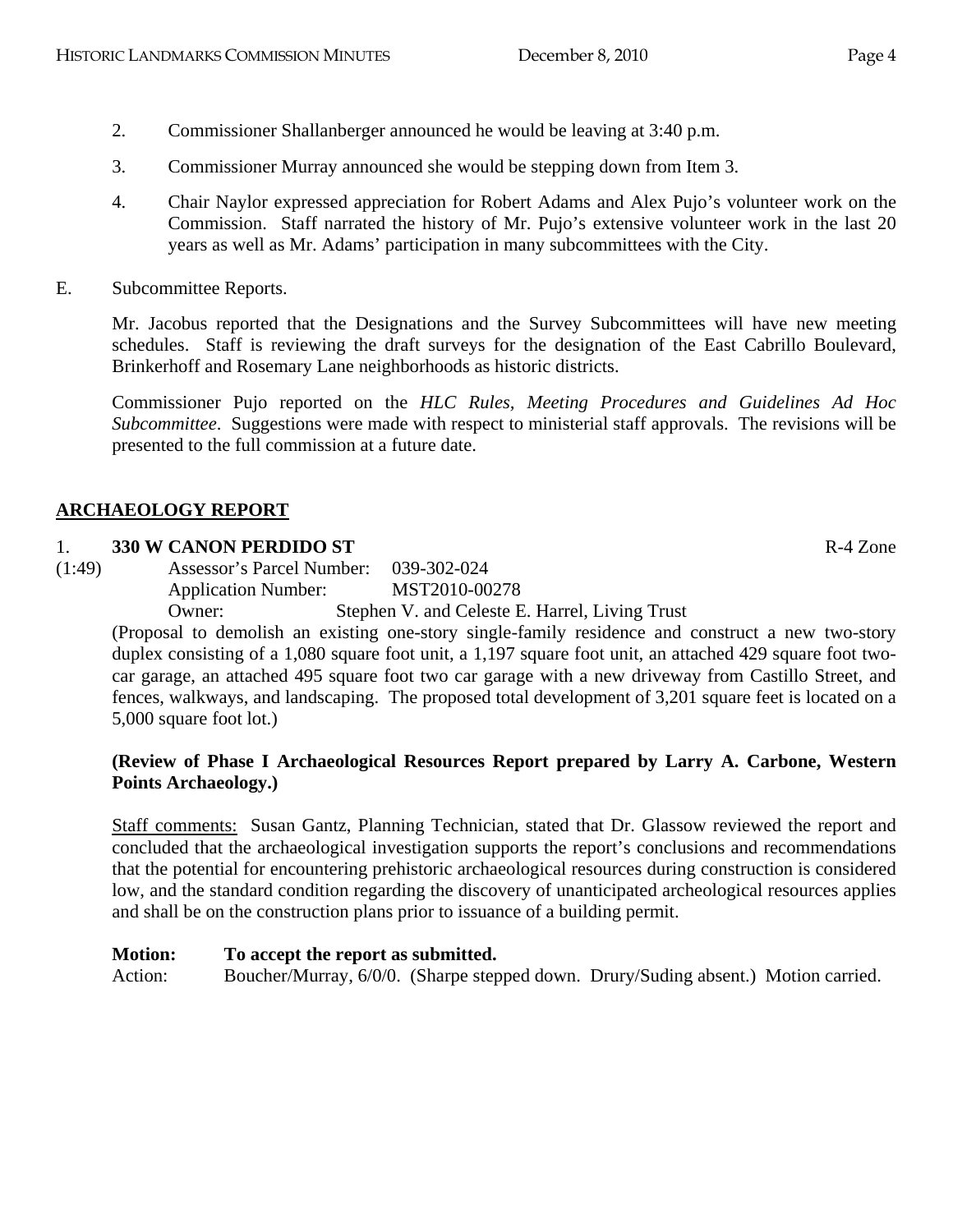# **ARCHAEOLOGY REPORT**

## 2. **623 SURF VIEW DR** E-1 Zone

(1:50) Assessor's Parcel Number: 035-111-003 Application Number: MST2010-00252 Owner: Mihssen Kadhim Agent: Herman Denunzio

> (Proposal for a 458 square foot one-story addition and a 468 square foot two-story addition to an existing 1,301 square foot one-story single family residence and 419 square foot detached two-car garage on a 10,000 square foot lot in the Hillside Design District. The proposal will result in a 2,646 square foot two-story single family residence and is 71% of the maximum floor to lot area ratio.)

# **(Review of Phase I Archaeological Resources Report prepared by Bryon Bass of Strata Science.)**

Staff comments: Susan Gantz, Planning Technician, stated that Dr. Glassow reviewed the report and concluded that the archaeological investigation supports the report's conclusions and recommendations that no site testing or mitigation measures are recommended or required, unless previously undiscovered cultural resources are detected during ground disturbance, in which case the standard condition regarding the discovery of unanticipated archeological resources applies and shall be on the construction plans prior to issuance of a building permit.

**Motion: To accept the report as submitted.**  Action: Murray/Adams, 7/0/0. (Drury/Suding absent.) Motion carried.

# **REVIEW AFTER FINAL**

## 3. **421 E COTA ST** C-M Zone

| (1:50) | Assessor's Parcel Number:  | $031 - 160 - 010$                                                      |
|--------|----------------------------|------------------------------------------------------------------------|
|        | <b>Application Number:</b> | MST2009-00250                                                          |
|        | Owner:                     | <b>Transition House</b>                                                |
|        | Architects:                | Mark Wienke and Christine Pierron                                      |
|        |                            | $(Du)$ and to demoliab the evicting $7.566$ square fact two stages $m$ |

(Proposal to demolish the existing 7,566 square foot two-story mixed-use building and construct a new 9,142 square foot two-story mixed-use building, comprising of 8 affordable residential apartments (six two-bedroom and two three-bedroom units, totaling 7,208 square feet) and a 1,934 square foot day care center. The existing 14,080 square foot, two-story mixed use building, comprised of 8 residential apartments (6,175 square feet) and 7,905 commercial square feet, will remain. A total of 715 cubic yards of grading is proposed. The parcel will result in two two-story mixed-use buildings, with a combined total of 16 affordable apartments (13,383 residential square feet) and 9,839 commercial square feet, on a 42,221 square foot lot. A total of 37 uncovered parking spaces are proposed. The project received Staff Hearing Officer Approval on August 12, 2009.)

## **(Review After Final of commemorative plaque as required by Staff Hearing Officer condition of approval in Resolution No. 070-09.)**

Present: Christine Pierron, Architect Kathleen Baushke, Executive Director Fermina Murray, Historical Consultant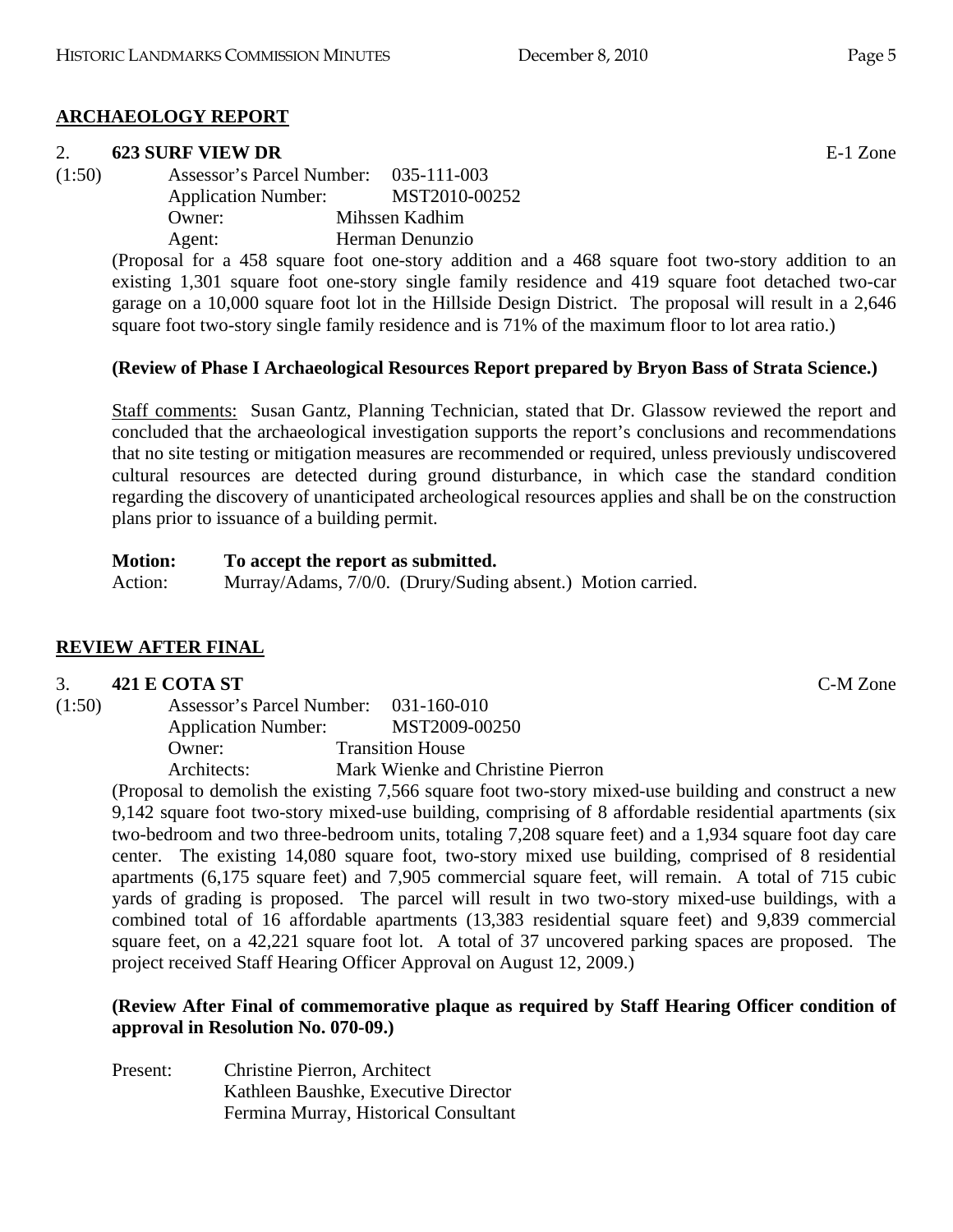Public comment opened at 1:56 p.m.

Kellam de Forest, local resident, commented about the large amount of wording.

Public comment closed at 1:58 p.m.

## **Motion: Final Approval as submitted with the following conditions and comments:**

- **1.** Text shall be dark as opposed to white.
- **2.** There shall be a stronger definition to differentiate between the heading and text.
- **3.** Study using a different color for the border tile.
- **4.** It was suggested that the text be shortened as much as possible.

Action: Pujo/Boucher, 6/0/0. (Murray stepped down. Drury/Suding absent.) Motion carried.

# **REVIEW AFTER FINAL**

## 4. **220 E ORTEGA ST**

(2:14) Assessor's Parcel Number: 031-152-033 Application Number: MST2010-00039 Owner: City of Santa Barbara Redevelopment Applicant: James Winslow

(Proposal to rehabilitate an existing groundwater treatment plant by adding two 100,000 gallon tanks, one new pressure vessel, and a 293 square foot addition to house electrical equipment. Also proposed is repaving and 95 linear feet of concrete masonry wall.)

**(Review After Final of changes in response to building plan check corrections from the Building and Safety Division. Changes include the addition of 42" safety railings on top of the two tanks and four new electrical panels at the rear of the existing building.)** 

Present: James Winslow, City Project Engineer Cathy Taylor, City Water Systems Manager

Public comment opened at 2:20 p.m.

Kellam de Forest, local resident, commented about the possibility of incorporating a tower design as commonly found in Spain.

Public comment closed at 2:21 p.m.

## **Motion: Final Approval as submitted.**

Action: Boucher/Sharpe, 7/0/0. (Drury/Suding absent.) Motion carried.

## **\*\* THE COMMISSION RECESSED FROM 2:24 P.M. TO 2:36 P.M. \*\***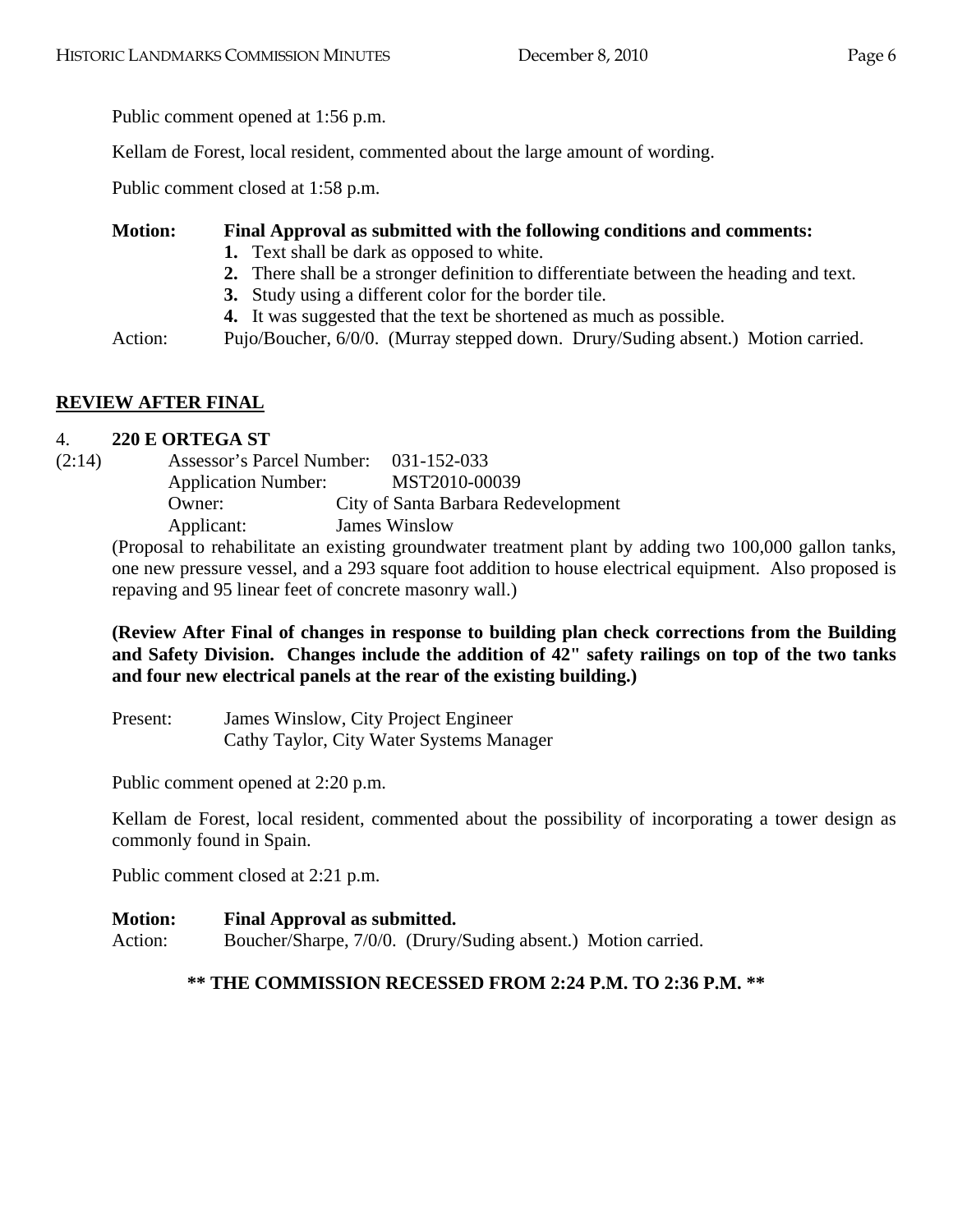# **CONCEPT REVIEW - NEW**

## 5. **322 E CANON PERDIDO ST** C-2 Zone

(2:36) Assessor's Parcel Number: 031-021-028 Application Number: MST2010-00365 Owner: Craddock Living Trust Architect: Peter Becker

> (This structure is on the **City's List of Potential Historic Resources: "Pedotti House."** Proposal for a new 345 square foot, two-car carport and residential alterations including the following new work: two pairs of French doors, a wall around a portion of the existing entry porch, a 22 linear foot long wood fence at the front property line, a 132 linear foot long stucco wall at the interior property line, two windows and wider entry door in the legal accessory building, and repaved driveway. Staff Hearing Officer approval is requested for zoning modifications to encroach into the interior setbacks on this 7,405 square foot parcel. The total development on site of 2,001 square feet is 66% of the maximum guideline floor to lot area ratio.)

## **(Comments only; project requires Environmental Assessment and Staff Hearing Officer approval.)**

Present: Christine Cunningham and Tom Hansen, Designers

Public comment opened at 2:46 p.m.

Kellam de Forest, local resident, commented about the importance of the historical site.

Public comment closed at 2:47 p.m.

# **Motion: Continued to January 19, 2011, with the following comments:**

- **1.** Provide a landscape plan.
- **2.** Provide an Historic Structures Letter Report for the Commission to review.
- **3.** Provide a better graphic coordination of the drawings for a clearer understanding and interpretation of the presentation.
- **4.** Study how the proposed chimney will affect the E. Canon Perdido Street elevation.
- **5.** Restudy the proposed carport so that the garden setting is not impacted.
- **6.** Recess the new entry door from the existing wall plane so that the original breezeway is expressed from the driveway side.

Action: Pujo/Sharpe, 7/0/0. (Drury/Suding absent.) Motion carried.

# **CONCEPT REVIEW - NEW**

# 6. **647 POR LA MAR CIR E** R-3/SD-3 Zone

(3:06) Assessor's Parcel Number: 017-420-023 Application Number: MST2010-00350 Owner: Dorcas Hatlen Trust Applicant: Arnold Brothers

(Proposal to replace all windows with Milgard vinyl finish windows in chocolate brown color. Some of the window pattern configurations will change over what is currently existing.)

# **(Referred to Full Board from Consent Agenda of November 23, 2010. Action may be taken if sufficient information is provided.)**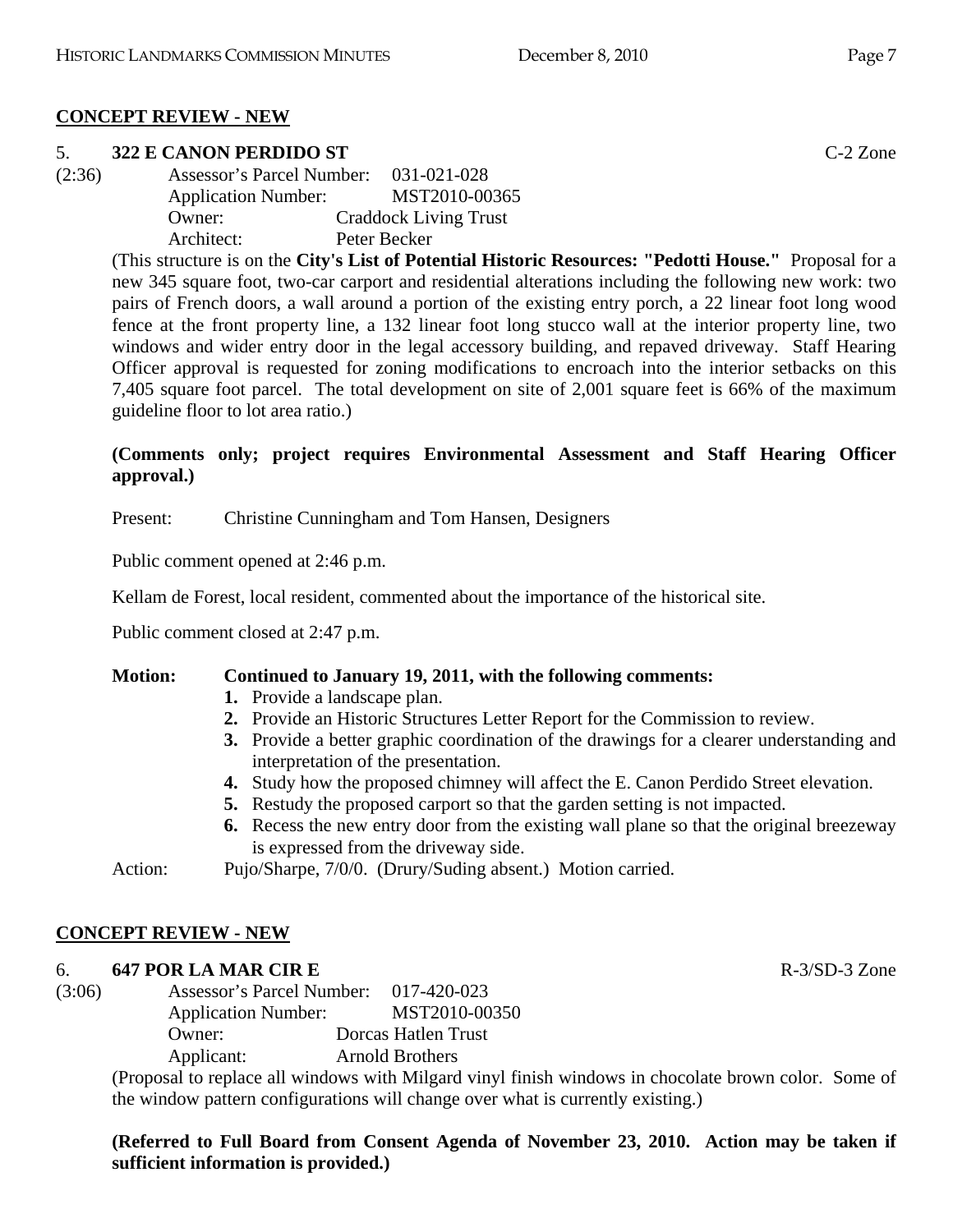Present: Nathaniel and Matthew Arnold, Arnold Brothers Construction

A letter was submitted from Wes Johnson of the East Beach Homeowners Association

Public comment opened at 3:11 p.m.

Kellam de Forest, local resident, commented about the aspects of the project that do not meet El Pueblo Viejo Guidelines.

Public comment closed at 3:12 p.m.

#### **Motion: Final Approval as submitted.**

Action: Adams/Sharpe, 5/2/0. (Boucher/Murrary opposed. Drury/Suding absent.) Motion carried.

Commission comment: This approval sets the standard for future window replacements at this condominium development.

#### **\*\* THE COMMISSION RECESSED FROM 3:23 P.M. TO 3:30 P.M. \*\***

#### **CONCEPT REVIEW - NEW**

#### 7. **740 STATE ST** C-2 Zone

**(3:30)** Assessor's Parcel Number: 037-092-001 Application Number: MST2010-00373 Owner: Atlantico, Inc Owner: The Montesano Group Architect: Henry Lenny Design

(This building is on the **City's List of Potential Historic Resources: "La Placita Building, a.k.a. McKay-Bothin Building, Orena Adobe Site."** Proposal to demolish 335 square feet in the basement and construct a 335 square foot ground level addition in an existing commercial building.)

#### **(Comments only; review of general concept prior to more detailed project at later date.)**

Present: Henry Lenny, Architect

Public comment opened at 3:36 p.m.

Kellam de Forest, local resident, commented about the need to know the history of the façade.

Public comment closed at 3:37 p.m.

#### **Motion: Continued indefinitely with favorable comments.**

Action: Adams/Boucher, 7/0/0. (Drury/Shallanberger/Suding absent.) Motion carried.

## **SIGN COMMITTEE CONSENT CALENDAR (10:15):**

**See separate meeting minutes.**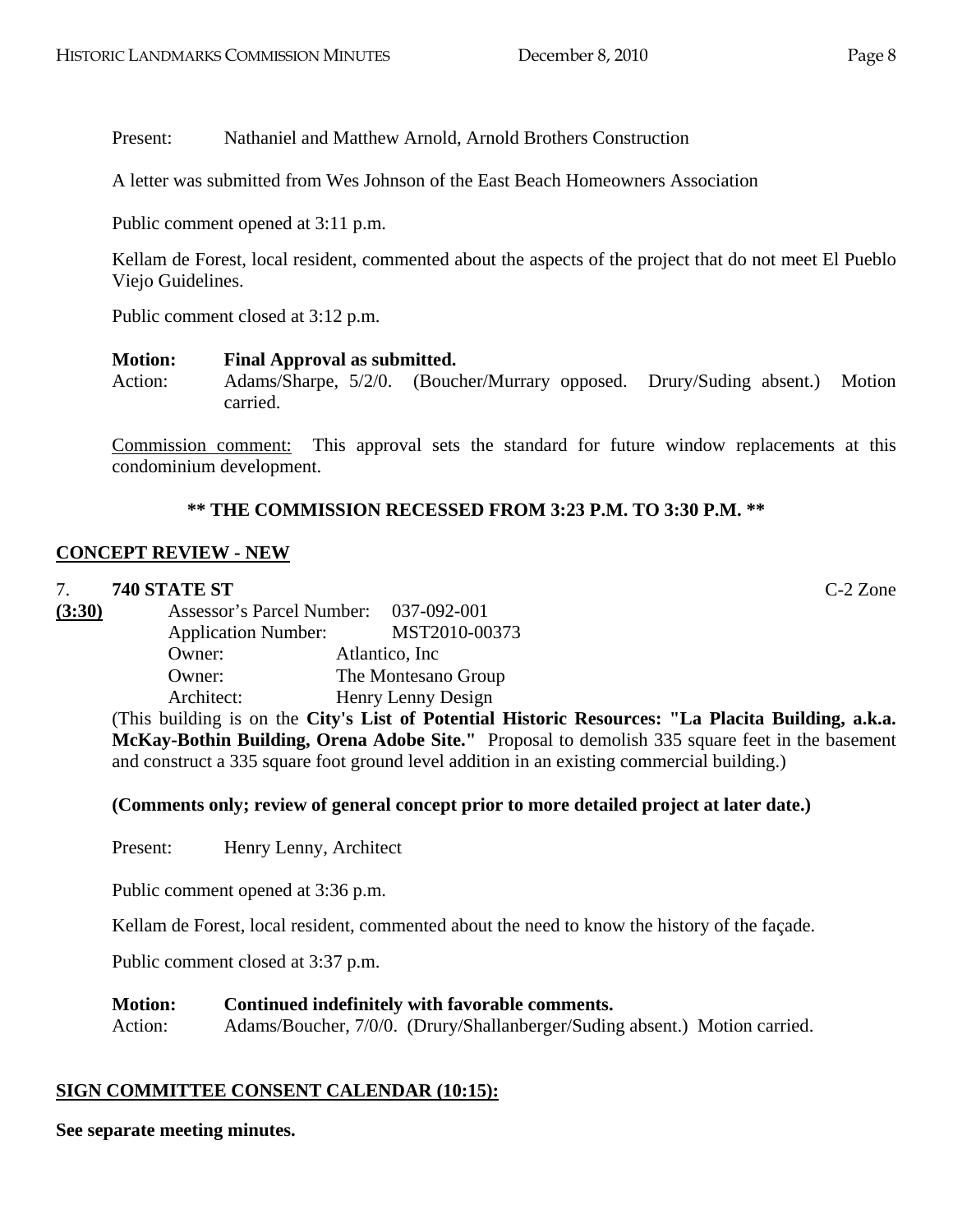# **HLC CONSENT CALENDAR (11:00)**

## **CONSENT (NEW)**

## A. **1221 STATE ST 203 C-2 Zone**

| Assessor's Parcel Number:  | $039 - 182 - 005$       |
|----------------------------|-------------------------|
| <b>Application Number:</b> | MST2010-00367           |
| Owner:                     | 1221 Victoria Court, LP |
| Agent:                     | Ali Ernst               |
|                            |                         |

(The Upper Hawley Building from 1227 through 1233 State Street is a **Structure of Merit** and the remaining buildings at Victoria Court are on the **City's List of Potential Historic Resources**. Proposal to change to window and trim color from green to gray.)

## **Final Approval as submitted.**

# **CONSENT (FINAL REVIEW)**

## B. **1730 ANACAPA ST E-1 Zone**

| Assessor's Parcel Number:  | 027-111-015                     |
|----------------------------|---------------------------------|
| <b>Application Number:</b> | MST2010-00032                   |
| Owner:                     | Monte & Patricia Fligsten Trust |
| Designer:                  | Eric Swenumson                  |
|                            |                                 |

(This dwelling is on the **City's List of Potential Historic Resources** and was found to be **worthy of Structure of Merit status: "Hall Cottage/Park Residence."** Proposal to demolish and reconstruct 731 square feet of an existing 2,851 square foot, two-story single-family residence and construct a 216 square foot, first floor addition. Also proposed is to construct two new second floor decks at the rear totaling 1,576 square feet. An existing 1,211 square foot, two-story detached accessory space is to remain unaltered. This project will result in a total square footage of 4,266, which is 90% of the maximum guideline floor-to-lot-area ratio on a 25,425 square foot parcel.)

# **(Final Approval of the project is requested.)**

**Final Approval as submitted.** 

# **CONSENT (NEW)**

# C. **813 ANACAPA ST C-2 Zone**

| Assessor's Parcel Number:  | 037-052-033              |
|----------------------------|--------------------------|
| <b>Application Number:</b> | MST2010-00372            |
| Owner:                     | <b>SIMA El Paseo, LP</b> |
| Applicant:                 | <b>Thomas McMahon</b>    |

(Proposal to permit as-built improvements on the Anacapa Street streetscape and in an interior courtyard at El Paseo including the restoration of an existing historic fountain and new exterior dining furniture including chairs, tables, heaters, and umbrellas. This project will address violations called out in enforcement case ENF2010-00359.)

# **Postponed to the Full Board on January 5, 2011, at the applicant's request.**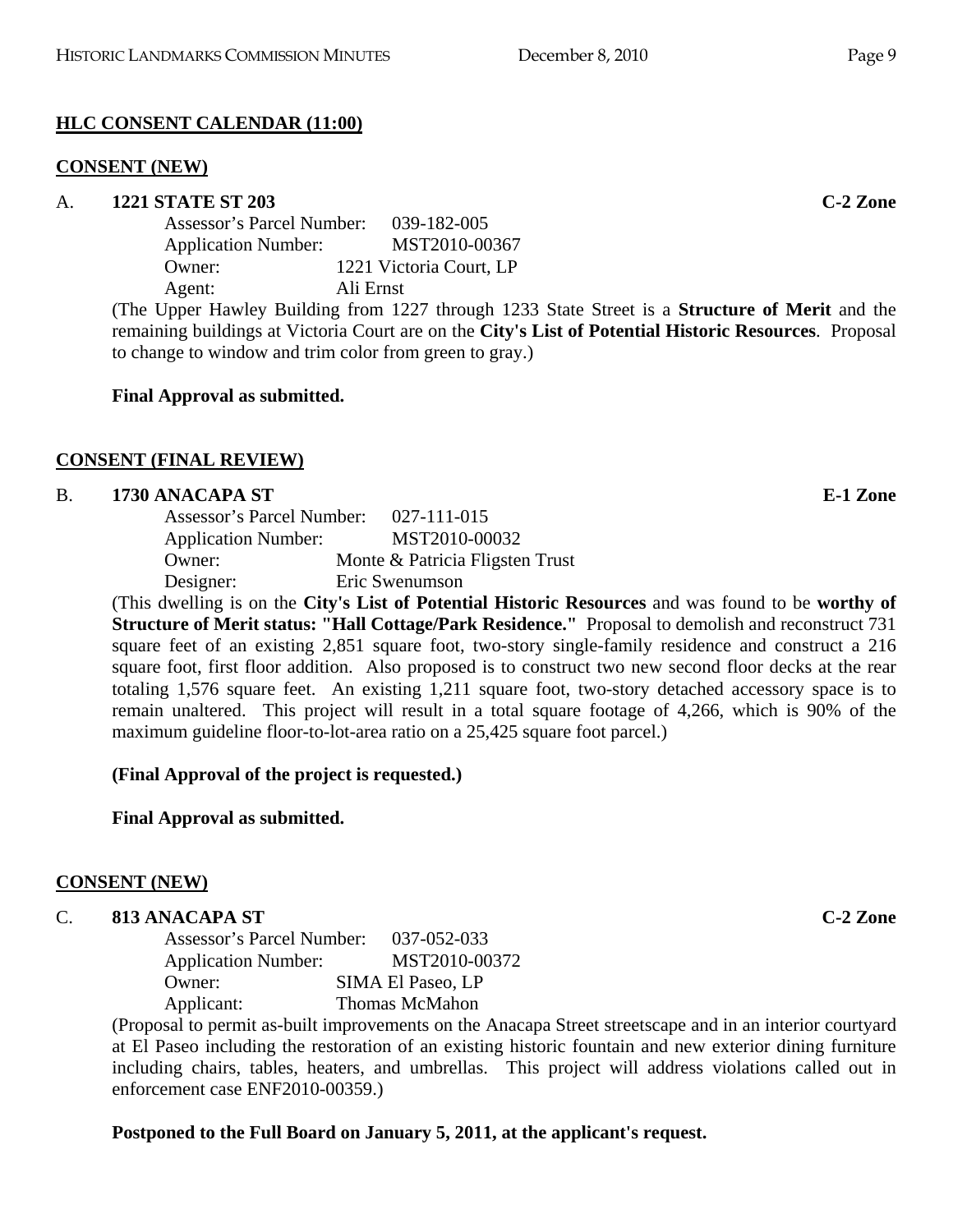# **CONSENT (FINAL REVIEW)**

# D. **651 PASEO NUEVO C-2 Zone**

 Assessor's Parcel Number: 037-400-002 Application Number: MST2010-00354 Owner: Redevelopment Agency of City of Santa Barbara Architect: DeVicente + Mills Architecture (Proposal for a new ATM machine and surround at the Paseo Nuevo retail center.)

**(Final Approval of the project is requested.)** 

**Final Approval as submitted.** 

# **CONSENT (FINAL REVIEW)**

# E. **00 E ANAPAMU ST C-2 Zone**

 Assessor's Parcel Number: 039-232-0RW Application Number: MST2008-00338 Owner: City of Santa Barbara Architect: Blackbird Architects

(Proposal for new Metropolitan Transit District bus stop shelter designs for various downtown locations on City sidewalks.)

**(Final Approval of details is requested.)** 

**Final Approval with the condition that the MTD lettering shall be randomly ground to soften or undulate the edges.**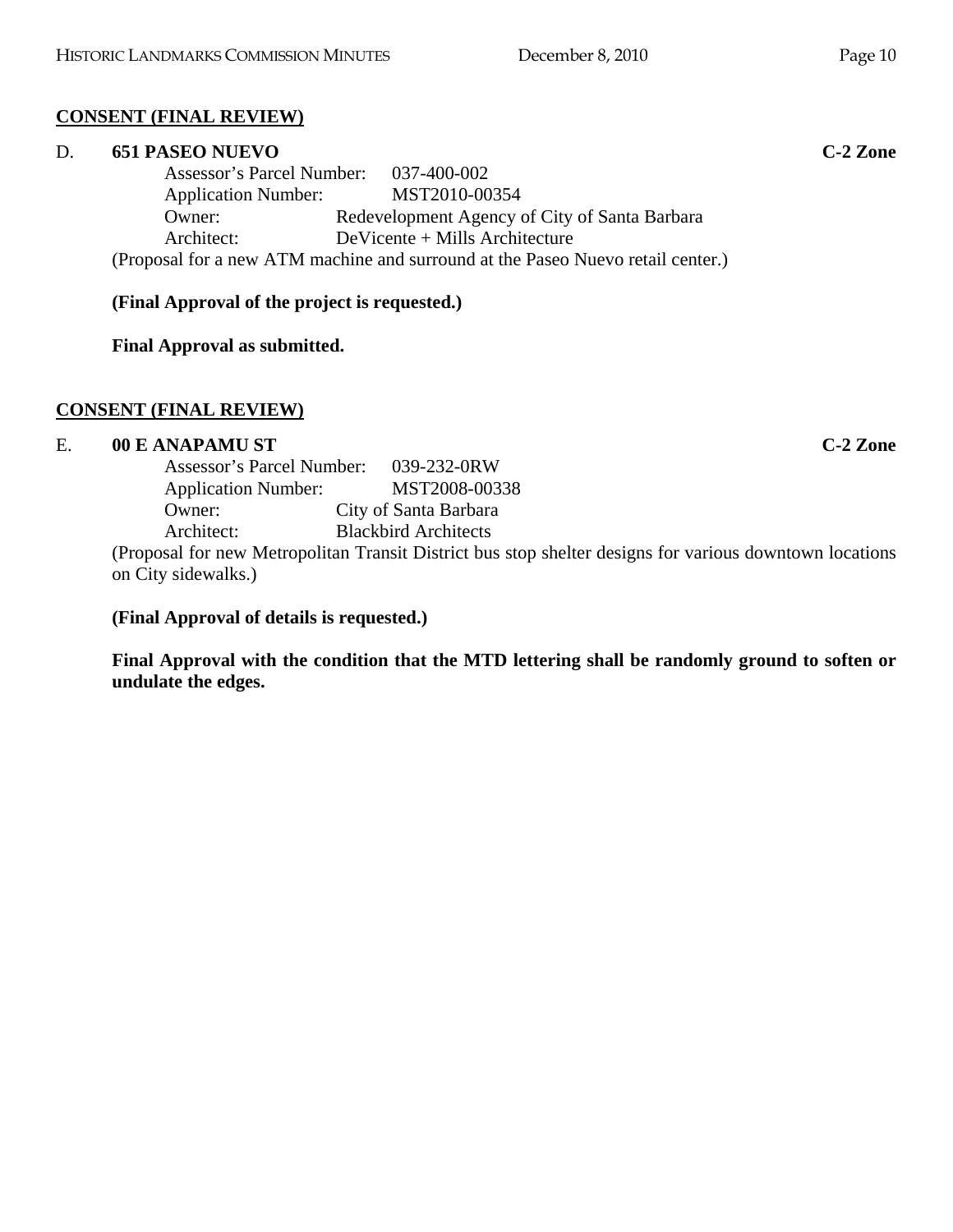## **CONSENT (AFTER FINAL)**

#### F. **1900 LASUEN RD R-2/4.0/R-H Zone**

| (11:15) | Assessor's Parcel Number: 019-170-022 |                                                  |
|---------|---------------------------------------|--------------------------------------------------|
|         | <b>Application Number:</b>            | MST2007-00140                                    |
|         | Owner:                                | <b>Orient Express Hotels</b>                     |
|         | Applicant:                            | El Encanto, Inc.                                 |
|         | Agent:                                | Suzanne Elledge Planning & Permitting Services   |
|         | Architect:                            | Gensler                                          |
|         | Architect:                            | Henry Lenny                                      |
|         |                                       | Landscape Architect: Katie O'Reilly-Rogers, Inc. |
|         | <b>Business Name:</b>                 | El Encanto Hotel                                 |

(The project site has been designated a **Structure of Merit**. The proposed project is a *Revised Master Plan* for the El Encanto Hotel consisting of the following components: 1) three, one-story cottages (#37, 38 & 39) containing operations/back of house facilities above an underground, 42-space, valet parking garage in the northwest corner. Components of the utility distribution facility would be located in cottage 39, in the underground parking garage, and underneath cottage 29; **2) Mission Village**, consisting of 6 new cottages with an underground valet parking garage below in the northeast corner; 3) new Cottages 27 and 28, which were previously approved and then eliminated; 4) a swimming pool with a fitness center below; 5) realignment of the sandstone wall at the main driveway entrance on Alvarado Place; and 6) a new trash enclosure, screening gate, retaining walls and landscaping at the service area adjacent to the Main Building.)

**(Review After Final of landscape plan changes in response to building plan check corrections from Fire and Public Works Departments. This portion of the work is for Mission Village.)** 

**Final Approval as submitted.**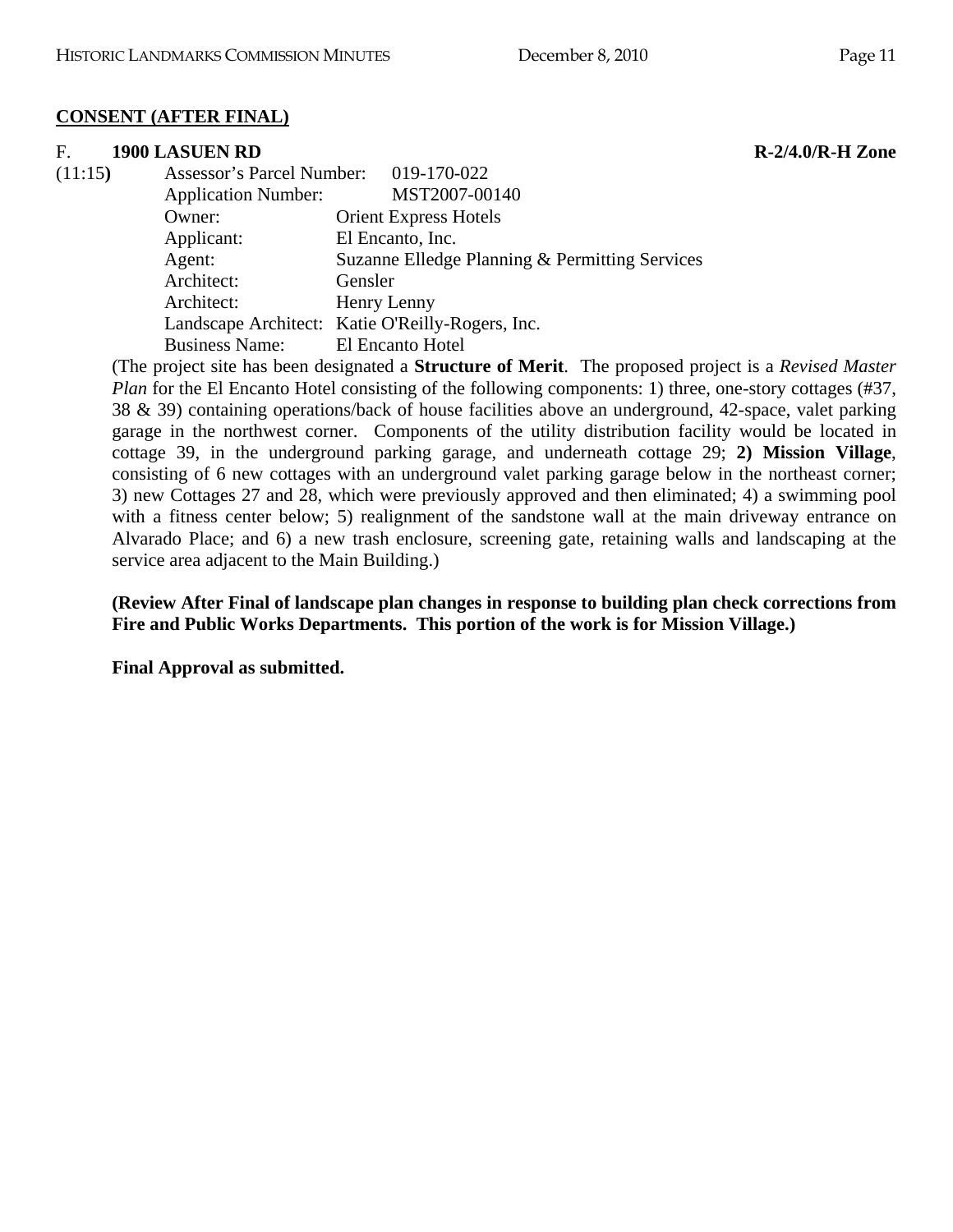## **CONSENT (AFTER FINAL)**

#### G. **1900 LASUEN RD R-2/4.0/R-H Zone**

 Assessor's Parcel Number: 019-170-022 Application Number: MST2007-00140 Owner: Orient Express Hotels Applicant: El Encanto, Inc. Agent: Suzanne Elledge Planning & Permitting Services Architect: Gensler Architect: Henry Lenny Landscape Architect: Katie O'Reilly-Rogers, Inc. Business Name: El Encanto Hotel

(The project site has been designated a **Structure of Merit**. The proposed project is a *Revised Master Plan* for the El Encanto Hotel consisting of the following components: **1)** three, one-story cottages (#37, 38 & 39) containing operations/**back of house facilities** above an underground, 42-space, valet parking garage in the northwest corner. Components of the **utility distribution facility** would be located in cottage 39, in the underground parking garage, and underneath cottage 29; 2) Mission Village, consisting of 6 new cottages with an underground valet parking garage below in the northeast corner; 3) new Cottages 27 and 28, which were previously approved and then eliminated; 4) a swimming pool with a fitness center below; 5) realignment of the sandstone wall at the main driveway entrance on Alvarado Place; and 6) a new trash enclosure, screening gate, retaining walls and landscaping at the service area adjacent to the Main Building.)

**(Review After Final of landscape plan changes in response to building plan check corrections from Fire and Public Works Departments. This portion of the work is for the Back of House and Utility Distribution Facility.)** 

**Final Approval as submitted with the comment that the applicant is to return to the Consent Calendar with plans showing vines on the buildings if allowed by the Fire Department.** 

#### **CONSENT (FINAL REVIEW)**

#### H. **1900 LASUEN RD R-2/4.0/R-H Zone**

| Assessor's Parcel Number: 019-170-022 |                                                |
|---------------------------------------|------------------------------------------------|
| <b>Application Number:</b>            | MST2005-00490                                  |
| Owner:                                | <b>Orient Express Hotels</b>                   |
| Applicant:                            | El Encanto, Inc.                               |
| Agent:                                | Suzanne Elledge Planning & Permitting Services |
| Architect:                            | Henry Lenny                                    |
| <b>Business Name:</b>                 | El Encanto Hotel                               |
|                                       |                                                |

(The project site has been designated a **Structure of Merit**. This is Phase II of the 2004 approved Master Plan for the El Encanto Hotel. Phase II includes the main building, relocation of the swimming pool, the west parking lot, the historic arbor, and **Cottage**s 2, 3, 4, 17, 18, 19, 25, 26, 27, 28 and **29**. Phase I of the project was reviewed under MST99-00305.)

#### **(Final Approval of architectural details is requested for Cottage 29.)**